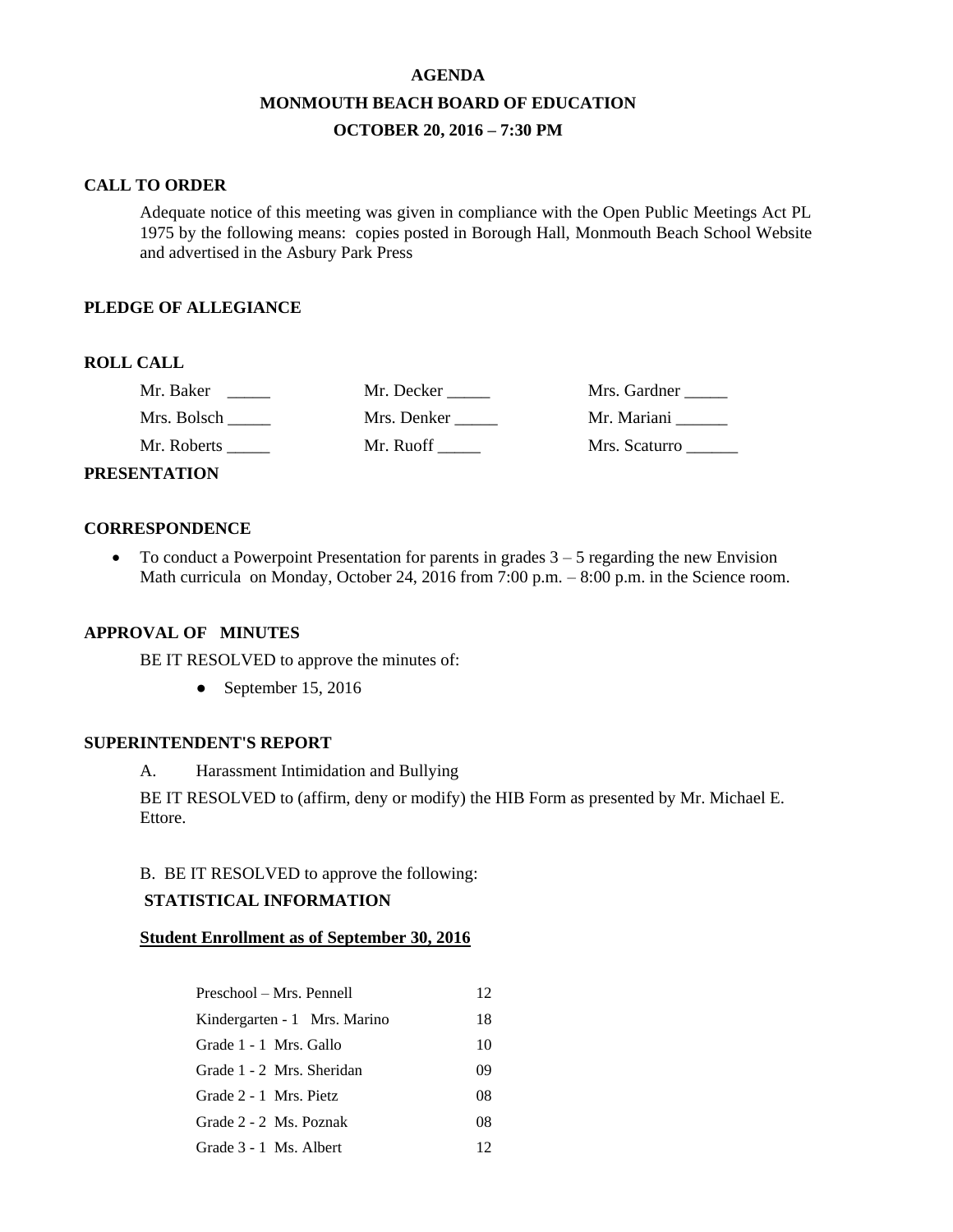| Grade 3 - 2 Ms. O'Neill                  |       | 15       |  |  |
|------------------------------------------|-------|----------|--|--|
| Grade 4 - 1 Mrs. Brown                   |       | 14       |  |  |
| Grade 4 - 2 Mrs. Santry                  |       | 14       |  |  |
| Grade 5 - 1 Mrs. Vaccarelli              |       | 14       |  |  |
| Grade 5 - 2 Mr. Vastano                  |       | 14       |  |  |
| Grade 6 - 1 Mrs. Mahoney                 |       | 14       |  |  |
| Grade 6 - 2 Mrs. Silakowski              |       | 14       |  |  |
| Grade 7 - 1 Mrs. Sullivan                |       | 18       |  |  |
| Grade 7 - 2 Mr. Vincelli                 |       | 18       |  |  |
| Grade 8 - 1 Mrs. Maxcy                   |       | 15       |  |  |
| Grade 8 - 2 Mrs. McMahon                 |       | 15       |  |  |
|                                          | Total | 242      |  |  |
| Special Education (Out of District): 3   |       |          |  |  |
| One student in the following placements: |       |          |  |  |
| Oceanport Schools (1)                    |       |          |  |  |
| Harbor School (1)                        |       |          |  |  |
| Long Branch School (1)                   |       |          |  |  |
|                                          |       |          |  |  |
| <b>Student Attendance</b>                |       |          |  |  |
| September                                | 99%   | February |  |  |
| October                                  |       | March    |  |  |
| November                                 |       | April    |  |  |
| December                                 |       | May      |  |  |
| January                                  |       | June     |  |  |
|                                          |       |          |  |  |
| <b>Staff Attendance</b>                  |       |          |  |  |
| September                                | 96.5% | February |  |  |
| October                                  |       | March    |  |  |
| November                                 |       | April    |  |  |
| December                                 |       | May      |  |  |
| January                                  |       | June     |  |  |

Fire Drills October 7, 2016 @ 11:05 a.m. Security Drill

- C. BE IT RESOLVED to approve the submission of the District's QSAC Statement of Assurance to the Executive County Superintendent.
- D. BE IT RESOLVED to approve the School Bus Emergency Evacuation Drill Report based on the drill conducted at MBS on October 5, 2016 at 9 a.m. All students were involved and exited the bus through the rear emergency door on the blacktop side of the building. Mr. DeSantis and Mr. Kammerer supervised this drill.
- E. BE IT RESOLVED to approve Monmouth Beach School Nursing Services Plan for the 2016-2017 school year.

### **PUBLIC DISCUSSION**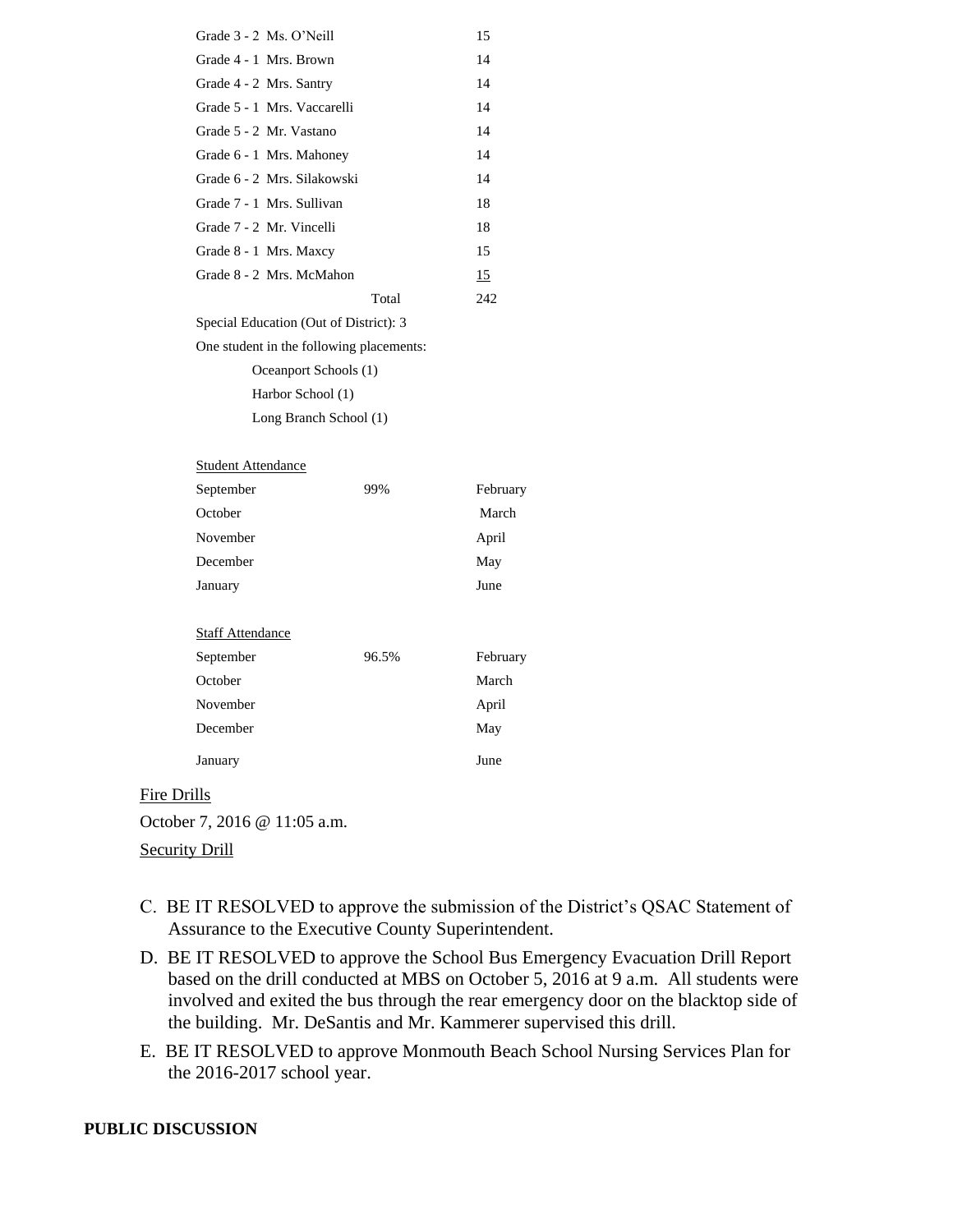In compliance with Open Public Meetings Act PL 1975, Chapter 10:4-12 subsection b, - A public body may exclude the public only from that portion of a meeting at which the public body discusses any matter involving the employment, appointment, termination of employment, terms and conditions of employment evaluation of the performance of promotion or discipline of any specific prospective public officer or employees or current public offer or employee employed or appointed by the public body, unless all the individual employees or appointees whose rights could be adversely affected request in writing that such matter or matters be discussed at a public meeting. As per Board Bylaws, 0167, public participation in Board Meetings, such remarks are to be limited to five minutes duration. The Board of Education, though affording the opportunity for members of the public to comment will not engage and/or make remarks concerning matters of student confidentiality and/or matters of personnel wherein employees of the District have not been given notice of the Board's intent to discuss their terms and conditions of employment. Members of the public are reminded that though they are afforded the opportunity to address the Board, they are not given license to violate the laws of slander. Comments made by members of the public that are not in keeping with the orderly conduct of a public meeting will be asked to yield the floor and if they fail to do so may be subject to charges under New Jersey statues associated with disruption of a public meeting.

## **PTO UPDATE**

#### **FINANCE**

Dianne Bolsch, Chair

David Baker, Steve Mariani, Leo Decker

A. BE IT RESOLVED to approve bill list for October in the amount of \$200,344.61 and payroll report for August and September

#### B.

BE IT FURTHER RESOLVED to approve Board Secretary Report for the August 31 and September 30, 2016 as submitted and attached to and made part of the minutes and

BE IT FURTHER RESOLVED, that pursuant to NJAC  $6A:23A-16.10(c)4$  that after a review of the secretary's monthly financial report and upon consultation with the appropriate district officials, to the best of our knowledge, no major account or fund has been overexpended and that sufficient funds are available to meet the District's financial obligations for the remainder of the fiscal year.

BE IT RESOLVED to approve voiding the following checks that are over one year old

31 \$135.46 JUNE \$695.14 20663 \$ 67.74 20806 \$1,780.73 10844 \$485.01

- C. BE IT RESOLVED to approve First Student and Hartnett Transportation for class trips for the 2016-2017 school year.
- D. BE IT RESOLVED to reimburse Shore Regional High School the sum of \$4,000 to cover administrative transportation costs that were incurred from October through May during the 2012-13 school year.
- E. BE IT RESOLVED to acknowledge the Community Disaster Loan (CDL) applied for through FEMA is now closed and no funds were disbursed from the Loan.

### **PERSONNEL**

Sandi Gardner Chair,

Kathy Denker, David Roberts, Kelly Scaturro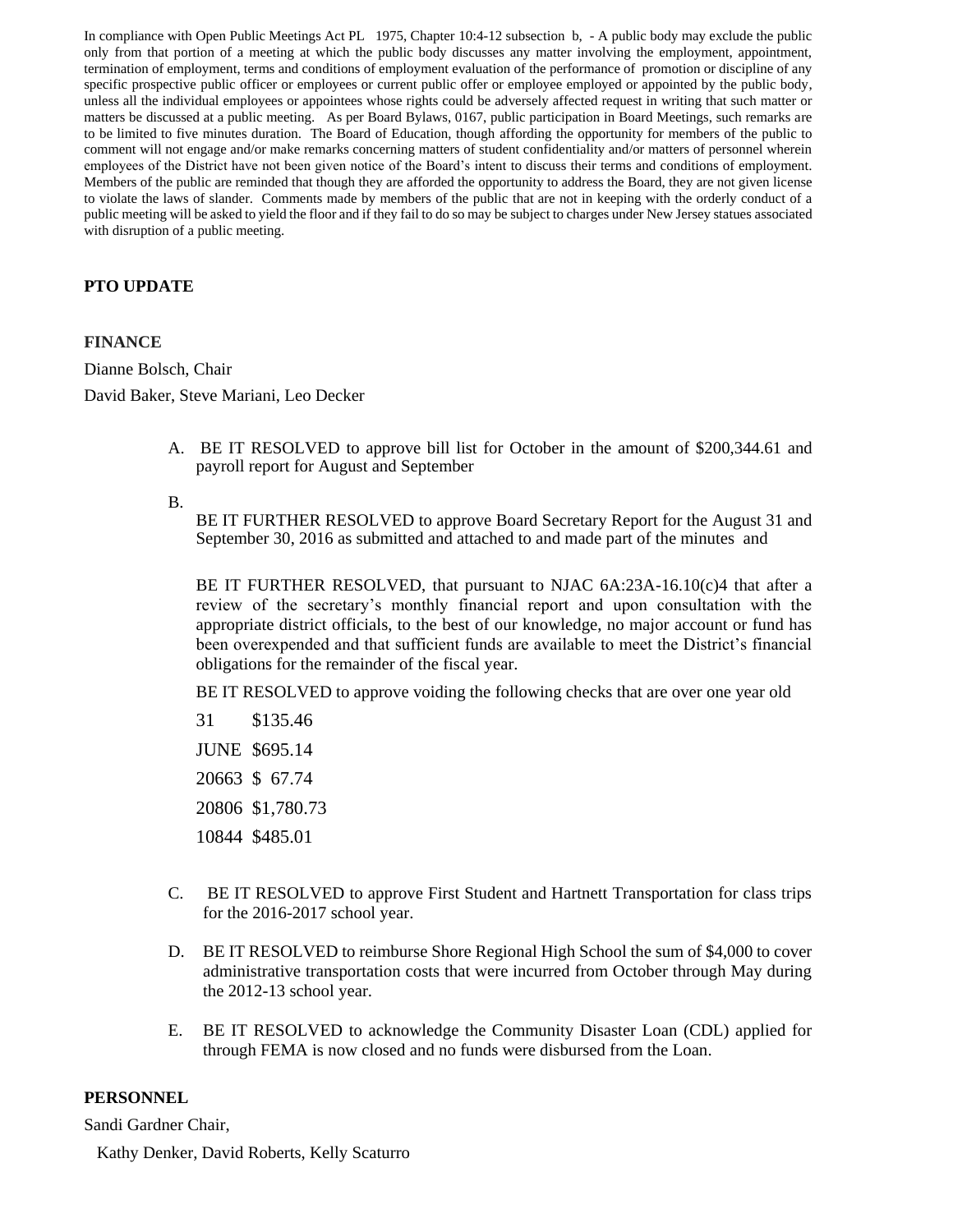- A. BE IT RESOLVED to change the title of Joshua DeSantis from Assistant Principal of Special Services to Assistant Principal.
- B. BE IT RESOLVED to approve the following teacher/admin workshops:
	- Susan Gillick and Denise Sullivan to attend NJ Physicians Advising Group conference, Sex Education/Relationships on October 19, 2016.
	- Lori Gallo and Kara Sheridan to attend the Blogging & Genius Hour Workshop through our membership in the Brookdale Education Network on November  $\hat{3}$ , 2016 9:00 a.m. to 3:00 p.m.
	- Lori Gallo and Kara Sheridan to attend Turn your Classroom into a Cooperative & Kinesthetic Learning Environment through our membership in the Brookdale Education Network on January 17, 2017 from 9:00 a.m. to 3:00 p.m.
	- Michael Ettore, Kathy Denker and Kelly Scaturro to attend New Jersey School Boards Workshop at a cost of \$275 each and overnight stay (1 room, two nights) at a cost of \$228.36.
	- Peter Vincelli to attend NJ Council for History Education on December 12, 2016 at a cost of \$80.00.
- C. BE IT RESOLVED to retroactively approve Patrick Del Vecchio, a student at Monmouth University, to complete a 40 hour field placement with Mr. Jason Vastano, for 20 hours of 5<sup>th</sup> grade Math and 20 hours of 5<sup>th</sup> grade Social Studies.
- D. BE IT RESOLVED to approve Kim Kallok, a student at Monmouth University, to complete a 10 hour field placement with Mrs Meghan Vaccarelli for  $5<sup>th</sup>$  grade literacy.
- E. BE IT RESOLVED to approve Michael Mahoney as the boys' basketball coach for 2016- 2017 school year.
- F. BE IT RESOLVED to approve Richard Vivian as the boys' volunteer basketball coach for the 2016-2017 school year.
- G. BE IT RESOLVED to approve Lauren Decker as a substitute nurse for the 2016-2017 school year.

## **CURRICULUM AND INSTRUCTION**

### Chair Kathleen Denker

Leo Decker, Sandi Gardner, David Roberts

- BE IT RESOLVED to approve the following class trips:
	- Kindergarten trip to Green Meadow Farms, Hazlet, NJ on Monday, October 24, 2016 from 8:45 a.m. – 2:00 p.m.
	- $\bullet$  $2<sup>nd</sup>$  grade trip to Camden Aquarium on Monday, April 3, 2017 from 8:00 a.m. – 3:30 p.m.
	- $\bullet$  $3<sup>rd</sup>$  grade trip to Liberty Science Center on Thursday, June 1, 2017 from 8:15 a.m.  $-3:15$  p.m.
	- $\bullet$  4<sup>th</sup> grade trip to Old Barracks Museum and the State House on Tuesday, May 30, 2017 from 8:30 a.m. – 2:30 p.m.
	- Retoractively approve the  $6<sup>th</sup>$  Grade G & T Consortium, Grade 6 Space Convocation on October 17, 2016 at Middletown Arts Center and October 21, 2016 at Buehler Challenger Center at a cost of \$600.00.
	- $\bullet$  $7<sup>th</sup>$  grade trip to Medieval Times on March 10, 2017 from 9:30 a.m.  $-$  2:45 p.m.
	- $\bullet$  1<sup>st</sup> grade trip to Jenkinson's Aquarium on February 28, 2017 from 9:15 a.m.  $-$ 1:30 p.m.
	- PreK trip to Jenkinson's Aquarium on April 26, 2017 from 9:15 a.m.  $-1:15$  p.m.
- BE IT RESOLVED to approve the following curricula:
	- Visual & Performing Arts
	- World Language
	- Social Studies
- BE IT RESOLVED to approve the following teacher workshops: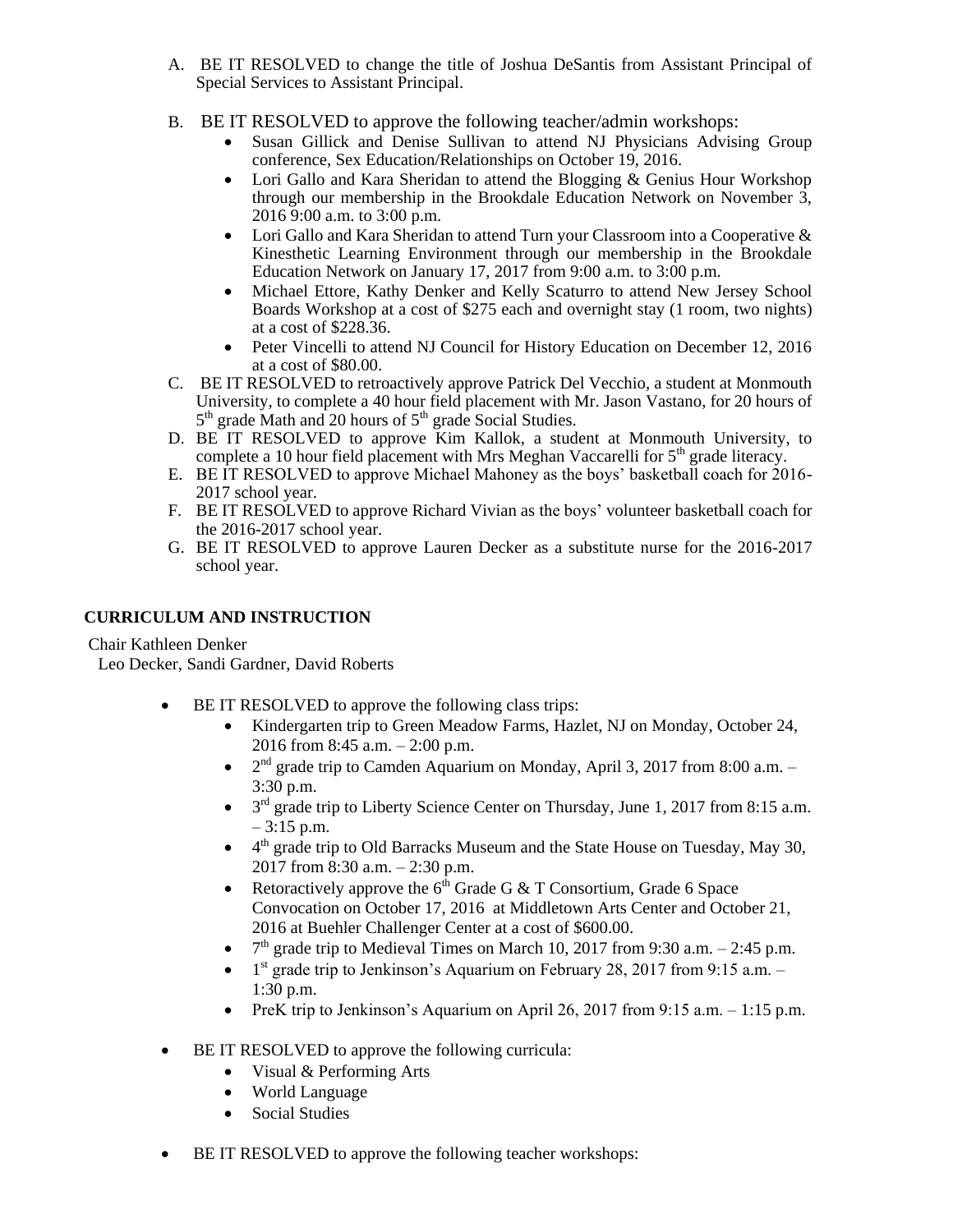- Rianne Albert to attend the Wilson Reading Systems Introduction/Applied Methods workshop on November 7, 8, and 9, 2016 at Shrewsbury Boro School at a cost of \$350.00.
- Jason Vastano to attend the NJ Science Convention on October 26, 2016 at a cost of \$175.00.
- BE IT RESOLVED to approve the following girls' and boys' basketball schedule:

## 2016-2017 **Monmouth Beach Basketball**

| <b>DATE</b> | Team                    | Boys.         | Girls           |
|-------------|-------------------------|---------------|-----------------|
| Dec.7       | Rumson                  | Home.         | Away            |
| Dec.9       | Shewsbury               | Away.         | Home            |
| Dec. 12     | <b>Fair Haven</b>       | Home.         | Away            |
| Dec.20      | <b>Tinton Falls</b>     | Home.         | Away            |
| Jan.10      | <b>Fair Haven</b>       | Away.         | Home            |
| Jan. 12     | Rumson                  | Away.         | Home            |
| Jan.17      | Eatontown               | Away.         | Home            |
| Jan.18      | Shewsbury               | Home.         | Away            |
| Jan.23      | Oceanport               | Away.         | Home            |
| Jan. 24     | <b>Little Silver</b>    | Home.         | Away            |
| Jan. 27     | <b>West Long Branch</b> | Home.<br>1st. | 2 <sub>nd</sub> |
| Feb.2       | Eatontown               | Home.         | Away            |
| Feb.7       | <b>Tinton Falls</b>     | Away.         | Home            |
| Feb.8       | <b>West Long Branch</b> | Home.<br>2nd. | 1st             |
| Feb.14      | Oceanport               | Home.         | Away            |
| Feb.16      | <b>Little Silver</b>    | Away.         | Home            |

#### **BUILDING AND GROUNDS**

David Baker, Chair

Dianne Bolsch, Leo Decker, Steve Mariani

- A. BE IT RESOLVED to approve the following Building Use Application Form:
	- Retoactively approve the MB PTO to hold Kidz Art Program in the Kindergarten room for 10/17, 10/24, 11/17, 11/14, 11/28, 12/5, 12/12 and 12/19 from 2:50 p.m. – 3:50 p.m. for grades  $K - 4$ .
	- Approve the MB PTO/Meghan Vaccarelli to hold play practice/dress rehearsals for Elf Jr. on Saturday, October 29 and Sunday, November 6 from 10 a.m. – 4 p.m. in the gym, music room and stage.